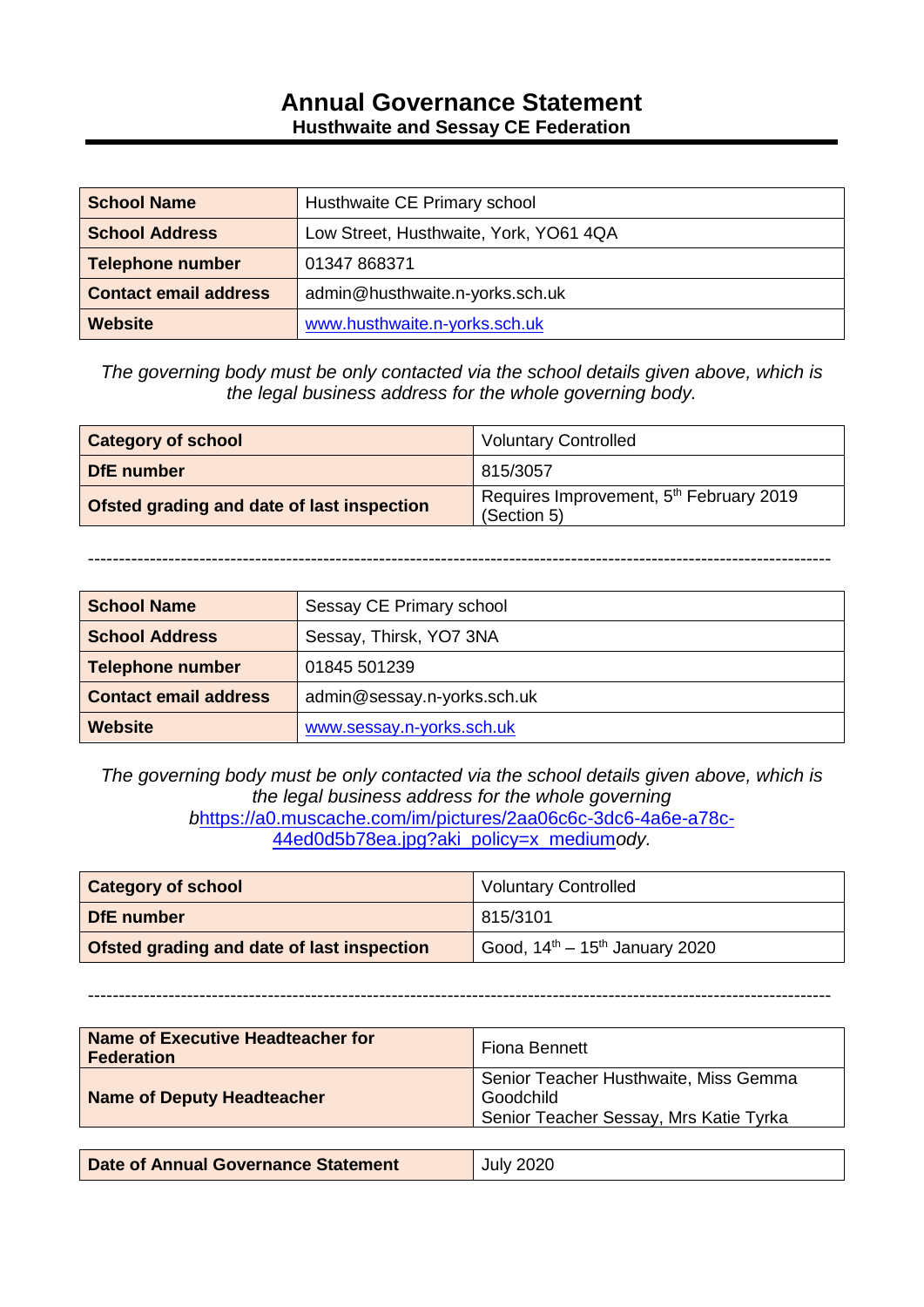## **The core functions of the governing body**

As defined by the Department for Education (DfE) in The School Governance (Roles, Procedures and Allowances) (England) Regulations 2013, the core functions of the governing body include:

- Ensuring clarity of vision, ethos and strategic direction;
- Holding the Headteacher to account for the educational performance of the school and its pupils; and
- Ensuring the sound, proper and effective use of the school's financial resources.

In exercising their functions the governing body shall

- Act with integrity, objectivity and honesty and in the best interests of the school; and
- Be open about the decisions they make and the actions they take and in particular shall be prepared to explain their decisions and actions to interested parties.

#### *Our governing body has a code of conduct which is reviewed and agreed annually. All governors and associate members are obliged to abide by this code.*

## **Legal constitution of the governing body**

The governing body was formally constituted on 31<sup>st</sup> October 2016

| <b>Category of Governor</b>                         | Appointed or elected onto the governing body?                                               |
|-----------------------------------------------------|---------------------------------------------------------------------------------------------|
| 6 x Co-opted Governors (incl.<br>1 member of staff) | Appointed by the governing body                                                             |
| 2 x Foundation Governors                            | Appointed by the diocese                                                                    |
| 2 x Parent Governors                                | Elected on to the governing body by parents of pupils at the school<br>(1 from each school) |
| 1 x Headteacher                                     | Governor by virtue of employment by the school                                              |
| 1 x Staff Governor                                  | Elected on to the governing body by all staff employed by the<br>school                     |
| 1 x Local Authority Governor                        | Nominated by the Local Authority, and appointed by the governing<br>body                    |
| Total number of governors = $13$                    |                                                                                             |

## **Who volunteers on the school's governing body?**

| <b>Category of Governor</b> | <b>Full Name</b>                                              | <b>Term of Office</b> |
|-----------------------------|---------------------------------------------------------------|-----------------------|
| Co-opted                    | Mrs Pam Laycock                                               | 31/10/16 - 30/10/20   |
| Co-opted                    | Mrs Gill Shaw                                                 | $02/07/19 - 01/07/23$ |
| Co-opted                    | Mrs Katie Tyrka (Staff Member)                                | 31/10/16 - 30/10/20   |
| Co-opted                    | Mrs Emma Sowray (Staff Member -<br><b>Covering Maternity)</b> | $08/01/19 - 07/01/20$ |
| Co-opted                    | Mr Jim Squelch                                                | $09/07/18 - 08/07/22$ |
| Co-opted                    | Vacancy                                                       |                       |
| Co-opted                    | Vacancy                                                       |                       |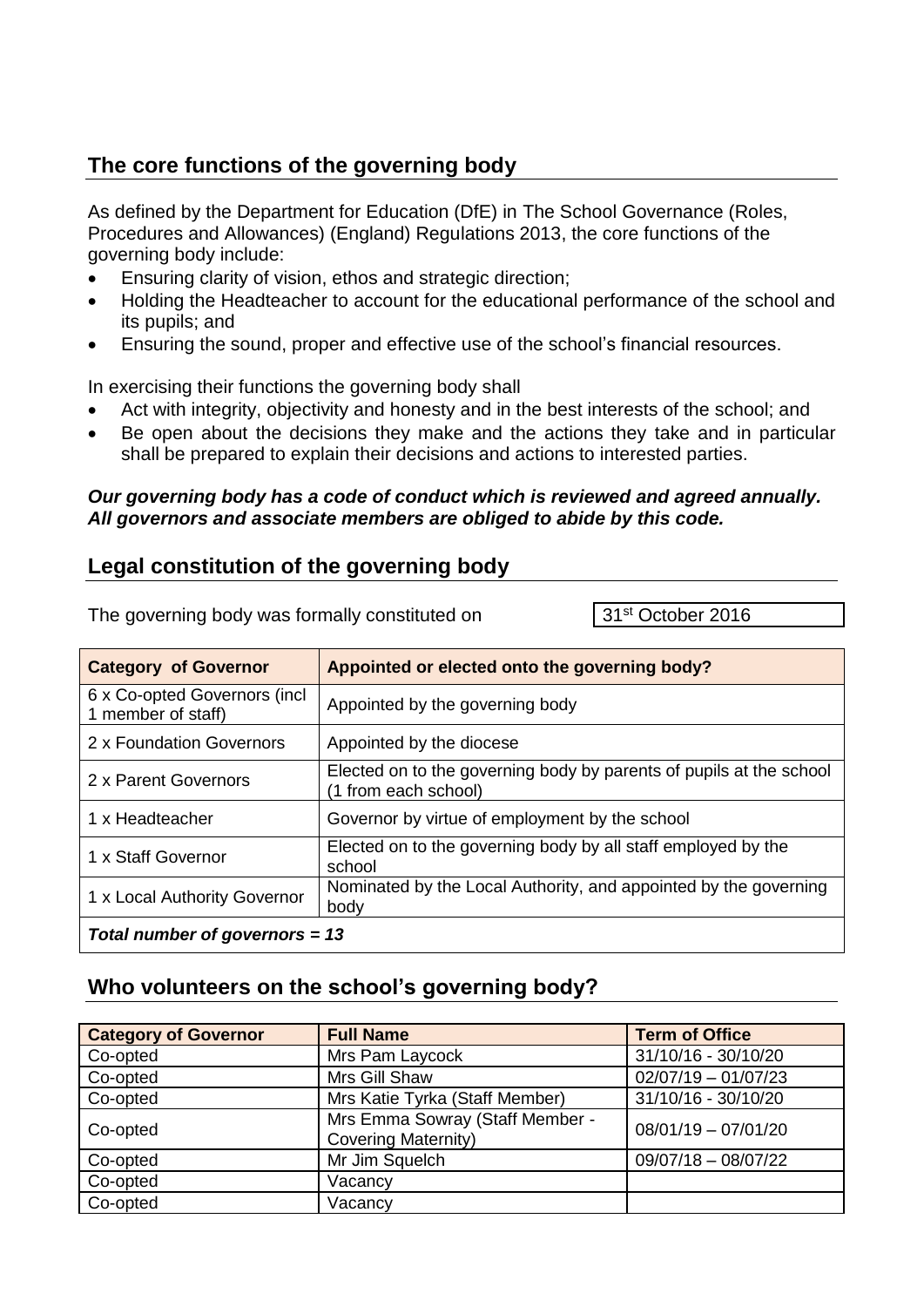| Foundation             | Mrs Judith Walburn   | 31/10/16 - 30/10/20     |
|------------------------|----------------------|-------------------------|
| Foundation             | Rev Liz Hassall      | $31/10/16 - ex$ officio |
| Parent                 | Mrs Louisa Carolan   | 31/10/16 - 30/10/20     |
| Parent                 | Mrs Liz Hebdon       | $20/12/17 - 19/12/21$   |
| Headteacher            | Miss Fiona Bennett   | $01/01/18 - 31/31/21$   |
| <b>Staff</b>           | Miss Gemma Goodchild | 31/10/16 - 30/10/20     |
| <b>Local Authority</b> | Miss Laken Robson    | 31/10/17 - 30/10/21     |

| The Clerk to Governors is      | Angela Instone                                |
|--------------------------------|-----------------------------------------------|
| The Chair of Governors is      | Judith Walburn and Louisa Carolan (co-chairs) |
| The Vice Chair of Governors is | <b>Rev Liz Hassall</b>                        |

*This governing body also has Associate Members. Associate Members are not governors but they are public volunteers. They are appointed by the governing body to support the ongoing work and duties of the governing body. The number of Associate Members is determined by the governing body.*

| <b>Associate Members</b> | <b>Term of office</b> | Voting rights at committee level? |
|--------------------------|-----------------------|-----------------------------------|
| Mrs Sarah Dixon          | 31/10/16 - 30/10/20   | None                              |
| Mrs Louise Waite         | 31/10/16 - 30/10/20   | None                              |
| Mrs Sue Thorne           | 06/12/18 - 05/12/23   | None                              |

## **How the governing body delegates and distributes its duties**

The governing body agreed to form the following committees on 31<sup>st</sup> October 2016. This is reviewed annually.

| <b>Committee 1 School Improvement</b>                                                                                                                                                                                                                          | <b>Committee 2 Resources</b>                                                                                                                                       |
|----------------------------------------------------------------------------------------------------------------------------------------------------------------------------------------------------------------------------------------------------------------|--------------------------------------------------------------------------------------------------------------------------------------------------------------------|
| Attendees<br>Fiona Bennett<br>$\bullet$<br>Rev Liz Hassall (chair)<br>$\bullet$<br>Judith Walburn<br>$\bullet$<br>Sue Thorne<br>٠<br>Gemma Goodchild<br>$\bullet$<br>Katie Tyrka<br>٠<br>Emma Sowray (Maternity cover)<br>Gill Shaw<br>Liz Hebdon<br>$\bullet$ | Attendees<br><b>Fiona Bennett</b><br>Louisa Carolan (chair)<br>Pam Laycock<br>$\bullet$<br>Jim Squelch<br>Laken Robson<br>Sarah Dixon<br>$\bullet$<br>Louise Waite |
| Remit of committee<br>Focuses on teaching, pupil progress, the<br>curriculum and the school community as a<br>whole                                                                                                                                            | Remit of committee<br>Overseeing the financial performance of the<br>$\bullet$<br>school                                                                           |

Specific panels of the governing body are convened as required for

- School Complaints and complaints appeal
- Staff dismissal and staff dismissal appeal
- Pupil Discipline

Membership to be drawn from the pool of eligible governors across the whole governing body with different representatives on the two staffing and two complaints committees

• Headteacher's performance management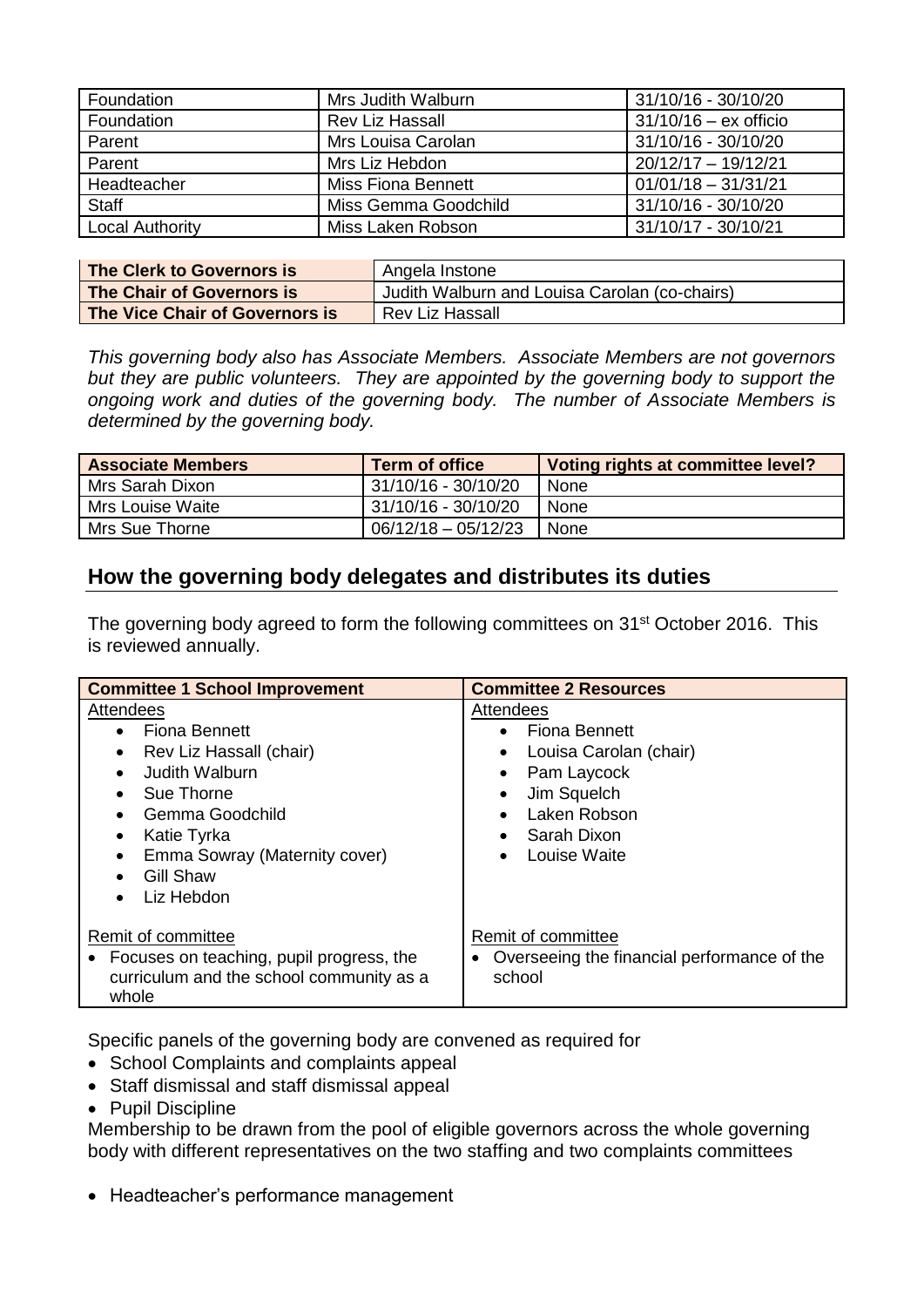Panel: Rev Liz Hassall, Judith Walburn, Jim Squelch

The governing body delegates some specific functions to some governors covering specific areas of school life. These governors are known as Link Governors. Our school has the following link governors.

| <b>Area of responsibility</b>                   | <b>Named Governor</b> |
|-------------------------------------------------|-----------------------|
| Safeguarding                                    | Liz Hebdon            |
| Special Educational Needs and Disability (SEND) | Pam Laycock           |
| <b>Pupil Premium</b>                            | Laken Robson          |
| English                                         | <b>Gill Shaw</b>      |
| <b>Maths</b>                                    | Jim Squelch           |
| <b>Church Aspects</b>                           | Liz Hassall           |
| <b>EYFS</b>                                     | Judith Walburn        |
| Science                                         | Louisa Carolan        |
| <b>Support Staff</b>                            | Sue Thorne            |
| <b>Teaching Staff</b>                           | Judith Walburn        |
| <b>Health and Safety</b>                        | Judith Walburn        |

#### **Governing body and committee meeting attendance**

|                        | <b>Meeting Dates and Attendance</b>             |                                                          |                                                 |
|------------------------|-------------------------------------------------|----------------------------------------------------------|-------------------------------------------------|
| <b>Governor Name</b>   | <b>Full Governing</b><br><b>Body Attendance</b> | <b>School Improvement</b><br><b>Committee Attendance</b> | <b>Resources Committee</b><br><b>Attendance</b> |
| <b>Fiona Bennett</b>   | 5/5                                             | 2/2                                                      | 3/3                                             |
| Judith Walburn         | 4/5                                             | 1/2                                                      | n/a                                             |
| Louisa Carolan         | 4/5                                             | n/a                                                      | 3/3                                             |
| Pam Laycock            | 4/5                                             | n/a                                                      | 2/3                                             |
| <b>Rev Liz Hassall</b> | 5/5                                             | 1/2                                                      | n/a                                             |
| Liz Hebdon             | 4/5                                             | 0/2                                                      | n/a                                             |
| Laken Robson           | 4/5                                             | n/a                                                      | 2/3                                             |
| Gemma Goodchild        | 5/5                                             | 2/2                                                      | n/a                                             |
| Katie Tyrka            | 1/3                                             | 1/2                                                      | n/a                                             |
| Emma Sowray            | 2/2                                             | 0/1                                                      | n/a                                             |
| Jim Squelch            | 5/5                                             | n/a                                                      | 2/3                                             |
| <b>Gill Shaw</b>       | 5/5                                             | 2/2                                                      | n/a                                             |

## **Governing body effectiveness and impact**

The Governing body aims to hold the Headteacher to account for the educational performance of the federation and its pupils by regular visits into school as link governors, attending meetings, questioning and challenging at all times.

Following on from our external Governance review of 2018 and updated governance healthcheck in 2019 we have further developed our Governor Action Plan. This addresses the areas of improvement required specifically around governance which is supported by the continuation of our Rapid Improvement Group. We have supported an Ofsted inspection in January 2020 at Sessay which secured a Good rating for all areas. Feedback on governance from this report was as follows: "Leadership and Governance of the school has strengthened considerably since the previous inspection". Additional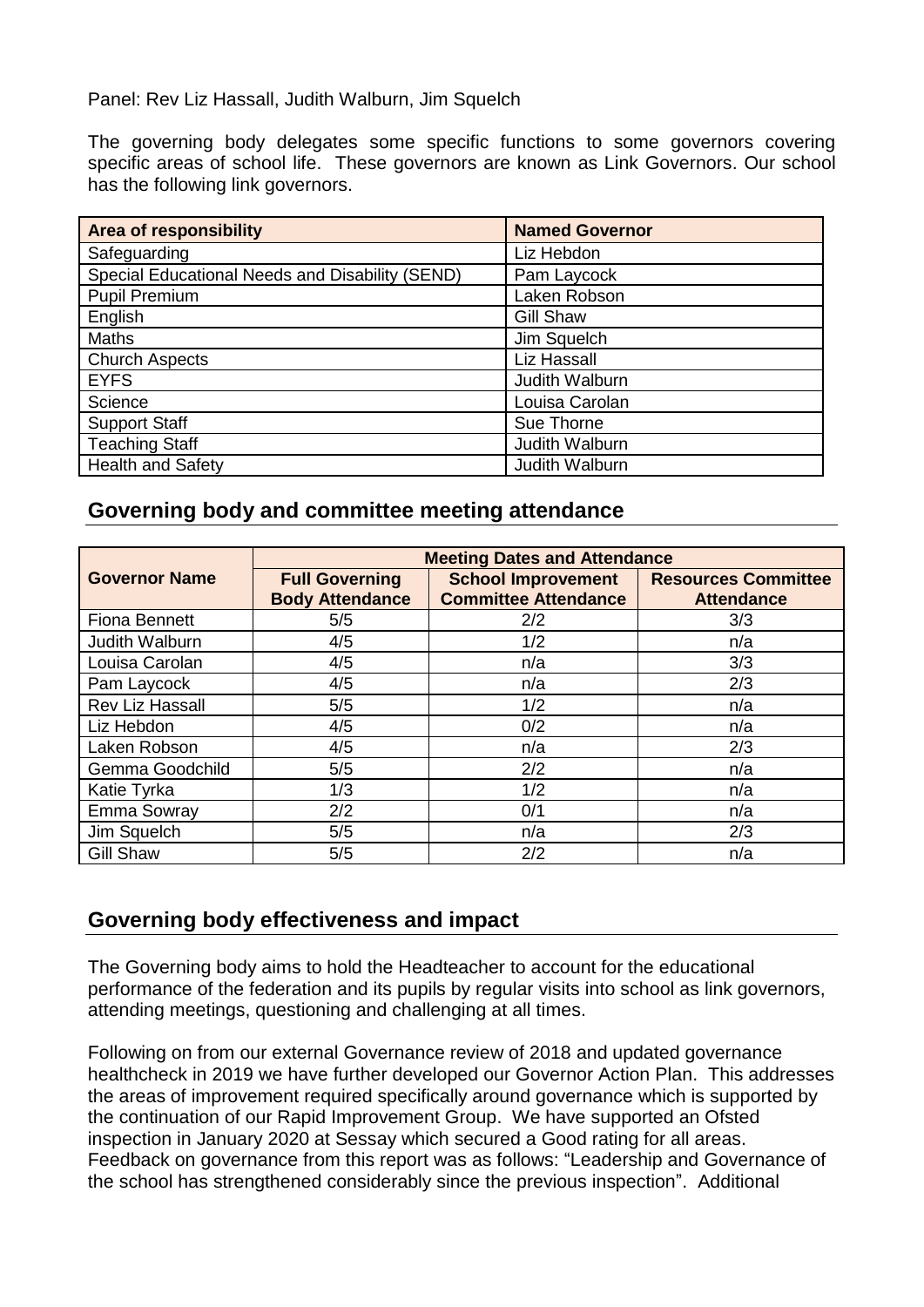strengths were highlighted "Staff now work collaboratively across the federation. This has brought significant improvements to the quality of education".

Our governance committees have continued to meet throughout the Covid-19 via Zoom and the resources committee meet at least termly to oversee the financial performance of the schools, making sure the money is well spent, "Governors have wide-ranging skills, some in education and business. They use their skills well to check the finances of the school" (Ofsted Feb 2019), taking into account Pupil Premium and sports funding ("Extra funding to support the development of physical education and sport is used very well" and "SEND pupils get the help they need to thrive. Staff know all pupils very well so pupils who need extra help are identified without delay" Ofsted Jan 2020).

## **Find out more about our schools**

- Link to Ofsted report <http://www.ofsted.gov.uk/inspection-reports/find-inspection-report>
- The schools' pupil premium and sports funding can be accessed through the individual websites
- Link to Parent View Portal, which seeks parents' opinions on aspects of our school, from the quality of teaching, to dealing with bullying and poor behaviour. <https://parentview.ofsted.gov.uk/>

# **Governing Body Register of Interests (2019/2020)**

#### **This register must**

- state the name and category of each governor
- set out any relevant business interests
- set out details of any other educational establishments that they govern
- set out any relationship details between governors and members of staff, including spouses, partners and relatives.

| <b>Full Name</b>                                     | <b>Category of</b><br><b>Governor</b> | Declarations of Members' Interests:<br><b>Business, Educational and Personal</b>       |
|------------------------------------------------------|---------------------------------------|----------------------------------------------------------------------------------------|
| Mrs Pam Laycock                                      | Co-opted                              | None Declared                                                                          |
| Mrs Katie Tyrka (Staff)                              | Co-opted                              | None Declared                                                                          |
| Mrs Emma Sowray (staff<br>member covering maternity) | Co-opted                              | None Declared                                                                          |
| Mr Jim Squelch                                       | Co-opted                              | None Declared                                                                          |
| Mrs Gill Shaw                                        | Co-opted                              | None Declared                                                                          |
| Mrs Judith Walburn                                   | Foundation                            | None Declared                                                                          |
| Rev Liz Hassall                                      | Foundation                            | Vicar of local churches and Governor at Crayke<br><b>CE Primary School</b>             |
| Mrs Louisa Carolan                                   | Parent                                | None Declared                                                                          |
| Mrs Liz Hebdon                                       | Parent                                | Family interest in Hebdon and Sons                                                     |
| Miss Fiona Bennett                                   | Headteacher                           | Executive Headteacher and therefore governor<br>at Husthwaite and Sessay CE Federation |
| Miss Gemma Goodchild                                 | <b>Staff</b>                          | <b>None Declared</b>                                                                   |
| Miss Laken Robson                                    | Local Authority                       | None Declared                                                                          |

*Each governor has declared their interests as given above in writing to the governing body.*